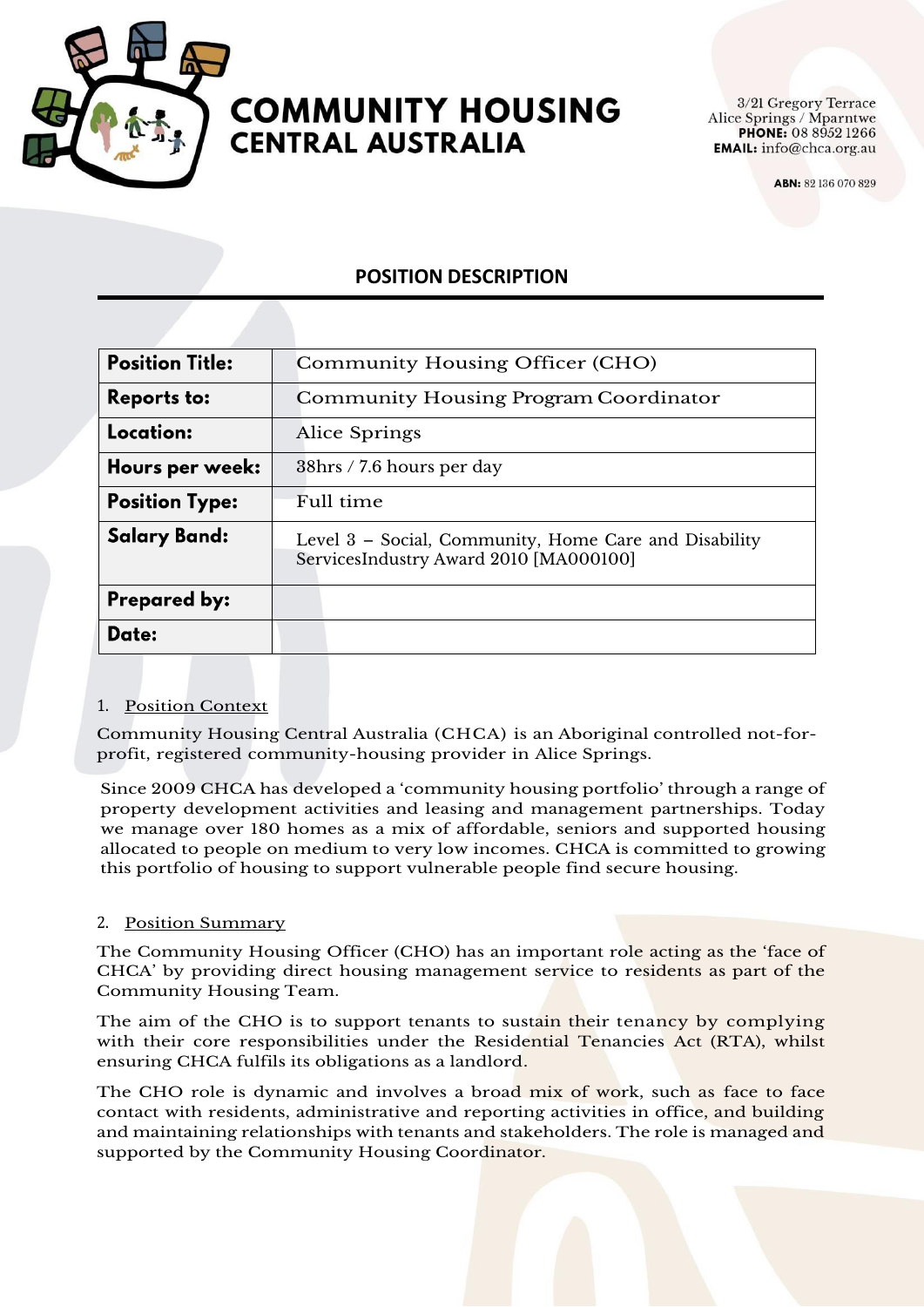

#### **Springs Phone: 8952 1266 ABN: 82 136 070 829 PO Box 4905 Alice Springs NT 0871** L AUSIKA

3/21 Gregory Terrace **EMAIL:** info@chca.org.au

ABN: 82 136 070 829

# 3. Key Duties

The key duties for the position include:

### Tenancy Management

- Monitoring rent and other debts weekly review of rental payments, following up arrears, negotiating agreements to pay arrears and debt;
- Undertaking periodic rent and income reviews confirming the household income for tenants, assessing rental payments;
- Undertaking home inspections notify tenants regarding inspections in accordance with RTA, undertake inspections or reschedule where postponed, completing Property Condition Reports including photos;
- Process maintenance requests receive maintenance requests when in the field, inspecting and photographing when on site, issue maintenance requests to contractors;
- Making referrals to other services identify issues impacting tenancies, make referrals for tenants needing additional support;
- Tenancy compliance action in accordance with the RTA initiate and following through on compliance action, work collaboratively with the DTFH&C to ensure due process is followed;
- Tenancy engagement and education advise tenants of their responsibilities under the RTA in relation to visitor management, rent arrears, inspections and home care, work with CH Coordinator on specific issues raised;
- Processing housing applications assist applicants to complete applications, review completeness, assess income details;
- Vacancy Management ensure that vacant properties are filled quickly following any required maintenance including the identification of eligible new tenants.
- Establishing new tenancies confirming eligibility and rental payments, executing tenancy agreements, coordinating bond payments, inducting tenants into dwelling, referring to support agencies as appropriate.

Relationship Management

- Working internally actively participate, contribute to and support other members of the Community Housing Team, participate in CHCA staff engagements and meetings, offer support to other CHCA staff members when necessary;
- Working with tenants provide culturally safe and meaningful advice and support tenants in understanding their responsibilities under the RTA;
- Work with external stakeholders work collaboratively with support servicesto assist with sustaining the tenancy (e.g. Tenancy Support Providers), work with CHCA contractors to ensure good services are being provided for repairs and maintenance;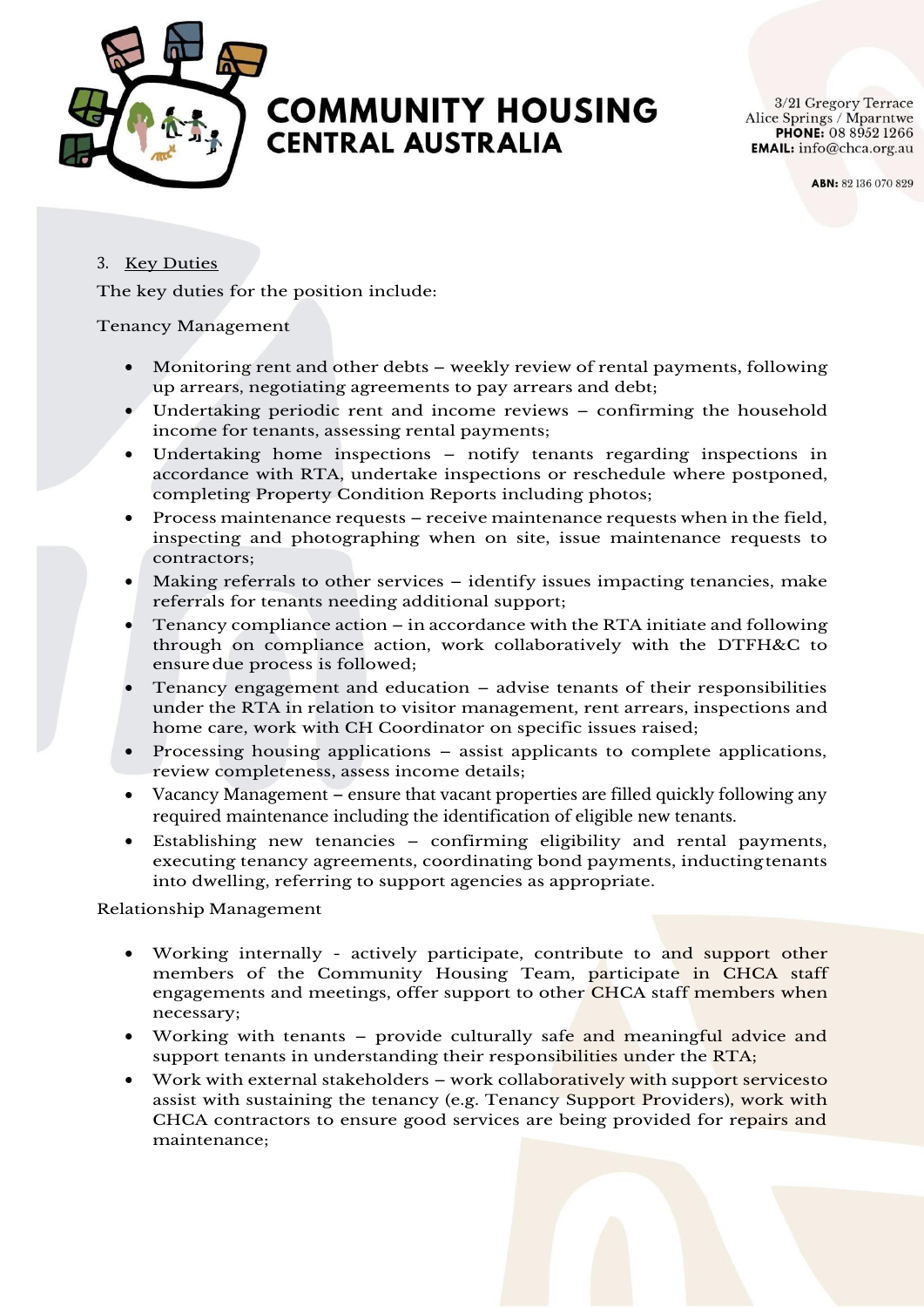

#### **Springs Phone: 8952 1266 ABN: 82 136 070 829 PO Box 4905 Alice Springs NT 0871 www.CHCAc.org.au**

3/21 Gregory Terrace Alice Springs / Mparntwe

ABN: 82 136 070 829

# Compliance and Reporting

- Maintain compliance Compliance with conditions of RTA, CHCA and DTFH&C Policies, and other relevant legislation;
- Maintain a record all activities and enter into Chintaro tenancy management database;
- Maintain CHCA files maintain and record information in CHCA's file management system;
- Reporting provide data and information on key performance indictorswhen requested by management.

#### Other duties

• All other duties requested by CHCA Management from time to time.

### 4. Key Selection Criteria

Essential Criteria

- 1. Cultural Awareness An awareness, understanding and sensitivity toAboriginal culture and law in the Alice Spring context, and the ability and experience to communicate effectively with Aboriginal peoples.
- 2. Work Experience Demonstrated work experience in tenancy management, community housing or related housing/property or community service roles that can demonstrate customer service, organisational skills and work ethic.
- 3. People Skills Demonstrated ability to effectively communicate and work with people and stakeholders from different backgrounds and life experiences, and with limited English or English as a second language.
- 4. Time Management Skills Demonstrated time management skills and ability to prioritise and meet a demanding workload
- 5. Administrative Skills Demonstrated data entry, reporting and administrative skills.
- 6. Problem Solving Demonstrated problem solving skills and analytical abilities.
- 7. Computer Skills Experience with Microsoft Word, Excel and Outlook applications.
- 8. Driver's License
- 9. Police Check showing no prior criminal history
- 10. NT Ochre Card (Working with Children) Child Protection
- 11. Triple Certification of COVID vaccination.